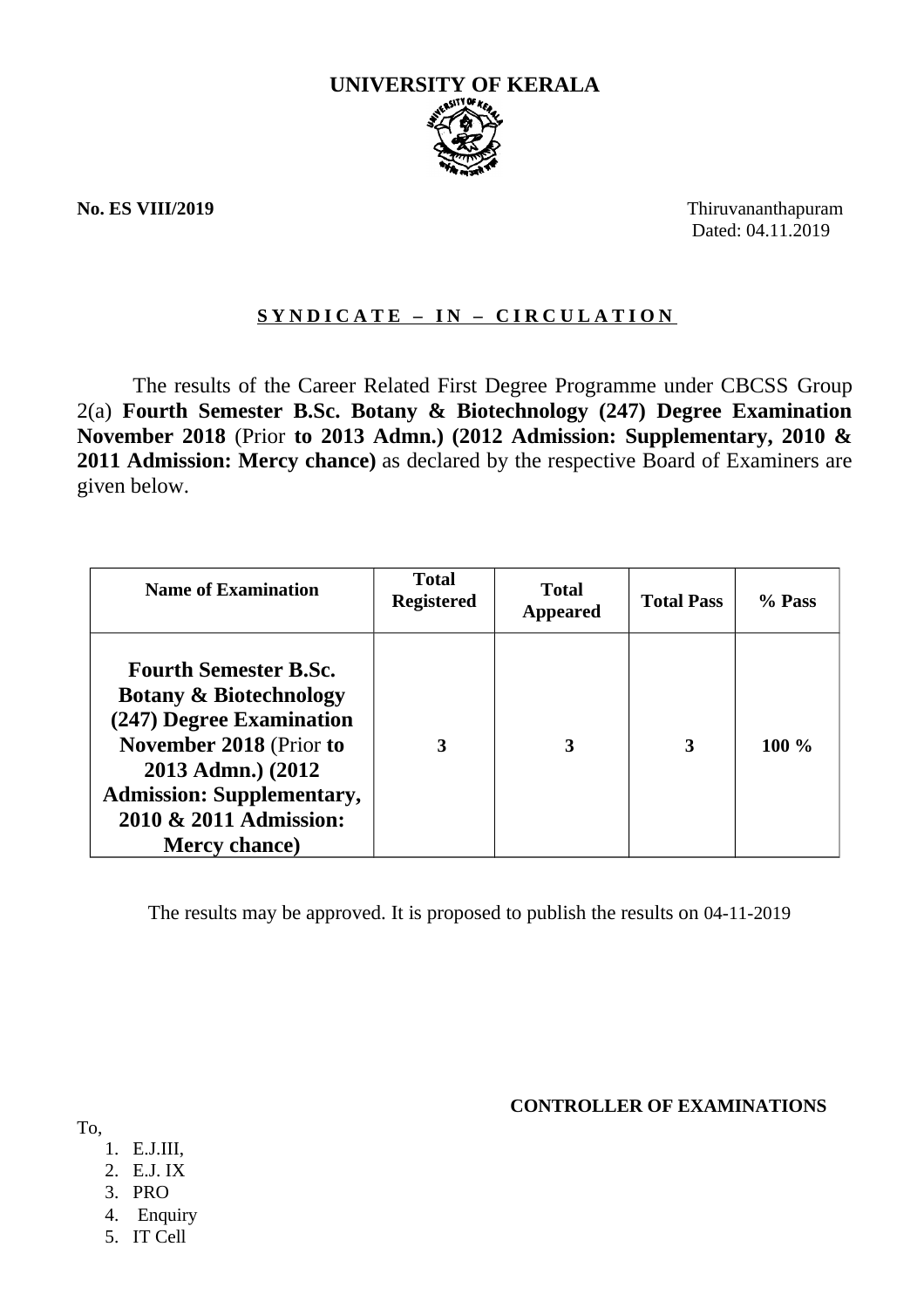

# **UNIVERSITY OF KERALA NOTIFICATION**

- 1. The following is the provisional list of Register Numbers of the successful candidates at the Career Related First Degree Programme Under CBCSS Group 2(a) **Fourth Semester B.Sc. Botany & Biotechnology (247) Degree Examination November 2018** (Prior **to 2013 Admn.) (2012 Admission: Supplementary, 2010 & 2011 Admission: Mercy chance)** as declared by the Board of Examiners.
- 2. Those who are successful in parts means: either the candidate has not obtained a separate minimum of 'D' grade in CE and ESE and/or has not obtained a minimum SGPA of 1.5
- 3. The Mark lists of the candidates will be sent to the respective Centre's.
- 4. Mark lists will not be issued to the candidates in respect of whom their defects to be rectified although their results have been provisionally released now.
- 5. The date for revaluation and scrutiny is **14.11.2019**. Candidates should make use of draft mark list available in the university website for applying for revaluation. Application for revaluation and scrutiny should be submitted through **ONLINE** only.

| EVIV OCHCHIL       |                                                       |  |
|--------------------|-------------------------------------------------------|--|
| <b>COURSE CODE</b> | <b>COURSE</b>                                         |  |
|                    |                                                       |  |
| EN 1411.3          | Readings in Literature                                |  |
| <b>BB</b> 1431     | Metabolism                                            |  |
| <b>BB</b> 1432     | <b>Practical Biochemistry</b>                         |  |
| <b>BB</b> 1441     | Horticulture, Mushroom Cultivation & Marketing        |  |
| <b>BB</b> 1442     | Cell Biology, Plant Breeding and Evolutionary Biology |  |
| <b>BB</b> 1443     | <b>Practical Botany</b>                               |  |
| <b>BB</b> 1471     | Molecular Biology                                     |  |
| <b>BB</b> 1472     | Immunology                                            |  |
| <b>BB</b> 1473     | Biotechniques II                                      |  |

| 2010 Scheme |
|-------------|
|             |

### **Controller of Examinations**

University Buildings, Thiruvananthapuram Dated: